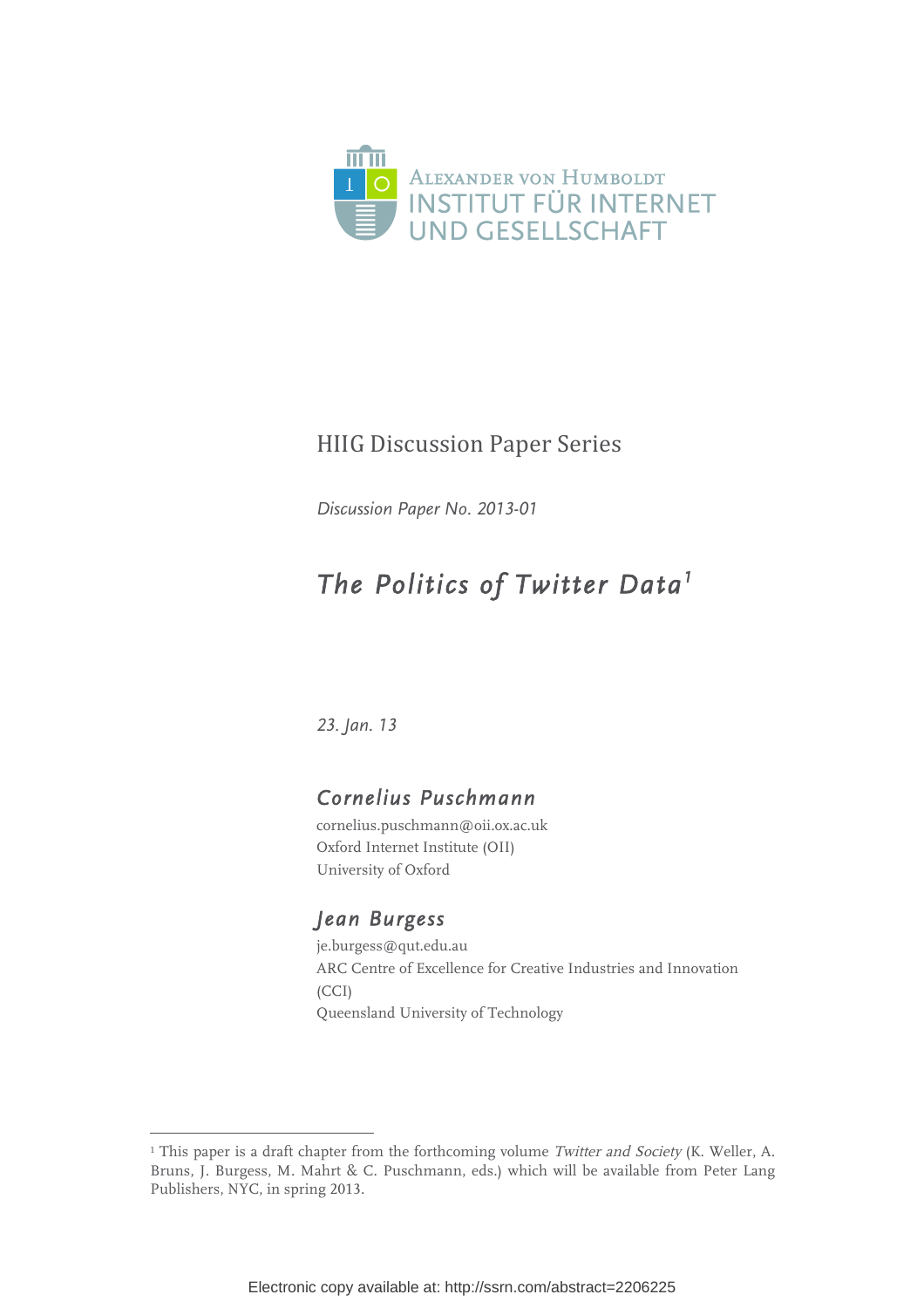#### Abstract

Our paper approaches Twitter through the lens of "platform politics" (Gillespie, 2010), focusing in particular on controversies around user data access, ownership, and control. We characterise different actors in the Twitter data ecosystem: private and institutional end users of Twitter, commercial data resellers such as Gnip and DataSift, data scientists, and finally Twitter, Inc. itself; and describe their conflicting interests. We furthermore study Twitter's Terms of Service and application programming interface (API) as material instantiations of regulatory instruments used by the platform provider and argue for a more promotion of data rights and literacy to strengthen the position of end users.

#### Keywords

Social media, Twitter, big data, users, platforms, regulation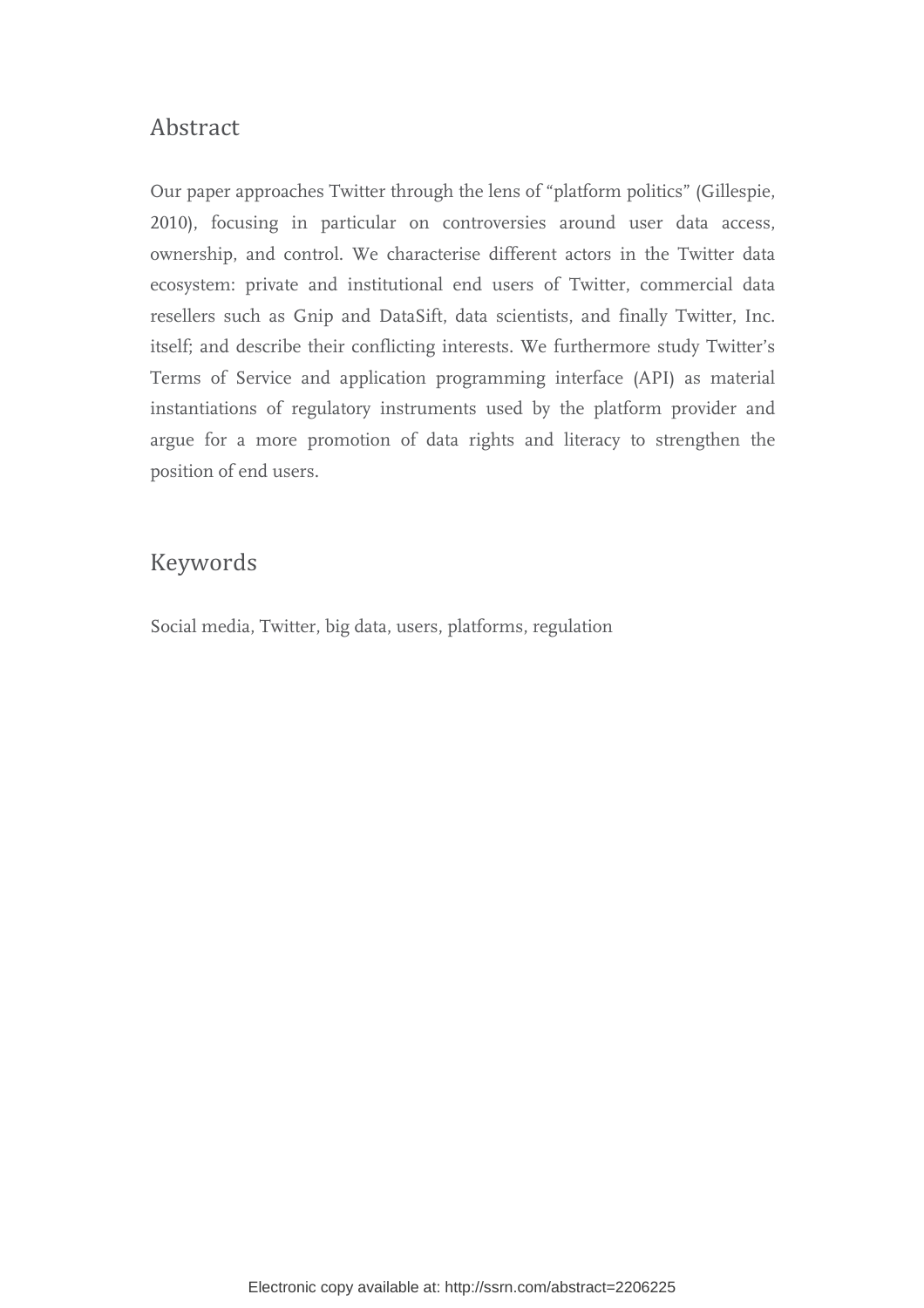#### Contents

|    | 2. TWITTER AND THE POLITICS OF PLATFORMS              |    |
|----|-------------------------------------------------------|----|
| 3. | CONFLICTING INTERESTS IN THE TWITTER ECOSYSTEM        |    |
|    | 3.1 Twitter, Inc.                                     |    |
|    | 3.2 End-users                                         | 6  |
|    | 3.3 Data traders and analysts                         | 6  |
| 4. | TERMS OF SERVICE AND API AS INSTRUMENTS OF REGULATION |    |
| 5. | DATA RIGHTS AND DATA LITERACY                         | 10 |
| 6. | <b>REFERENCES</b>                                     |    |

# 1. The Big Data Moment

[D]ata is not free, and there's always someone out there that wants to buy it. As an end-user, educate yourself with how the content you create using someone else's service could ultimately be used by the service-provider. (Jud Valeski, CEO of Gnip, quoted in Steele, 2011, para 19)

There are significant questions of truth, control, and power in Big Data studies: researchers have the tools and the access, while social media users as a whole do not. Their data were created in highly context-sensitive spaces, and it is entirely possible that some users would not give permission for their data to be used elsewhere. (boyd & Crawford, 2012, p. 12)

Talk of Big Data seems to be everywhere. Indeed, the apparently value-free concept of 'data' has seen a spectacular broadening of popular interest, shifting from the dry terminology of lab coat-clad scientists to the buzzword du jour of marketers. In the business world, data is increasingly framed as an economic asset of critical importance, a commodity en par with scarce natural resources (Backaitis, 2012; Rotella, 2012), while in context with "open" public sector data there is a growing debate about digital information as an enabler of growth, transparency, and civic engagement.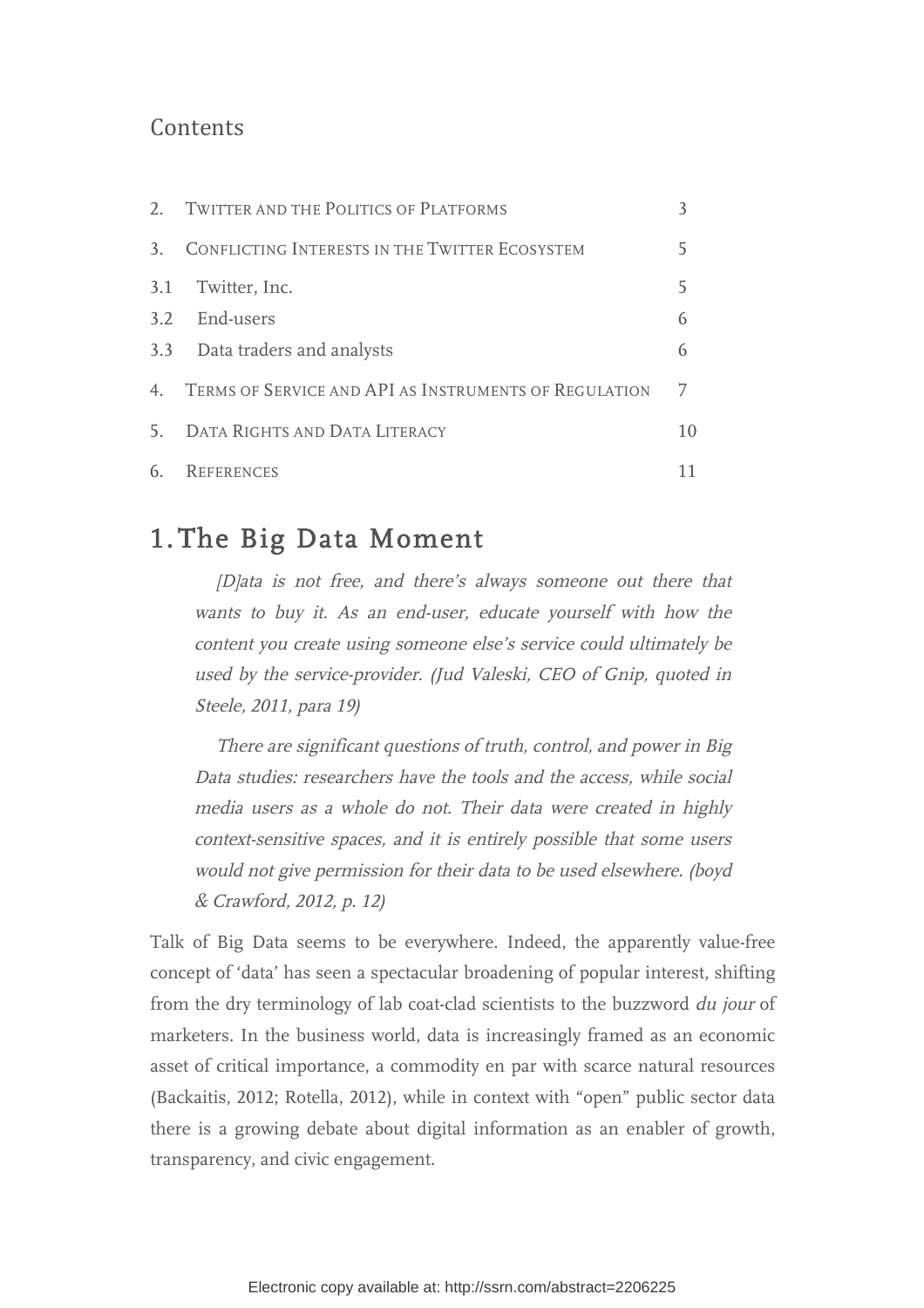It is social media that has most visibly brought the Big Data moment to media and communication studies, and beyond it, to the social sciences and humanities. Social media data is one of the most important areas of the rapidly growing data market (Manovich, 2012; Steele, 2011). Massive valuations are attached to companies that directly collect and profit from social media data, such as Facebook and Twitter, as well as to resellers and analytics companies like Gnip and DataSift. The expectation attached to the business models of these companies is that their privileged access to data and the resulting valuable insights into the minds of consumers and voters will make them irreplaceable in the future. Analysts and consultants argue that advanced statistical techniques will allow the detection of on-going communicative events (natural disasters, political uprisings) and the reliable prediction of future ones (electoral choices, consumption).

These predictions are made possible through cheap networked access to cloud-based storage space and processing power, paired with advanced computational techniques to investigate complex phenomena such as language sentiment (Thelwall, Buckley, & Paltoglou, 2011; Thelwall, to appear), communication during natural disasters (Sakai, Okazaki, & Matsuo, 2010), and information diffusion in large networks (Bakshy, Rosenn, Marlow, & Adamic 2012). Such methods are hailed as superior tools for the accurate modelling of social processes and have a growing base of followers among the proponents of "digital methods" (Rogers, 2009) and "computational social science" (Lazer et al., 2009). While companies, governments, and other stakeholders previously had to rely on vague forecasts, the promise of these new approaches is ultimately to curb human unpredictability through information. The traces created by the users of social media platforms are harvested, bought, and sold; as an entire commercial ecosystem is forming around social data, with analytics companies and services at the helm (Burgess & Bruns, 2012; Gaffney & Puschmann, to appear).

Yet, while the data in social media platforms is sought after by companies, governments and scientists, the users who produce it have the least degree of control over "their" data. Platform providers and users are in a constant state of negotiation regarding access to and control over information. Both on Twitter and on other platforms, this negotiation is conducted with contractual and technical instruments by the provider and with ad-hoc activism by some users.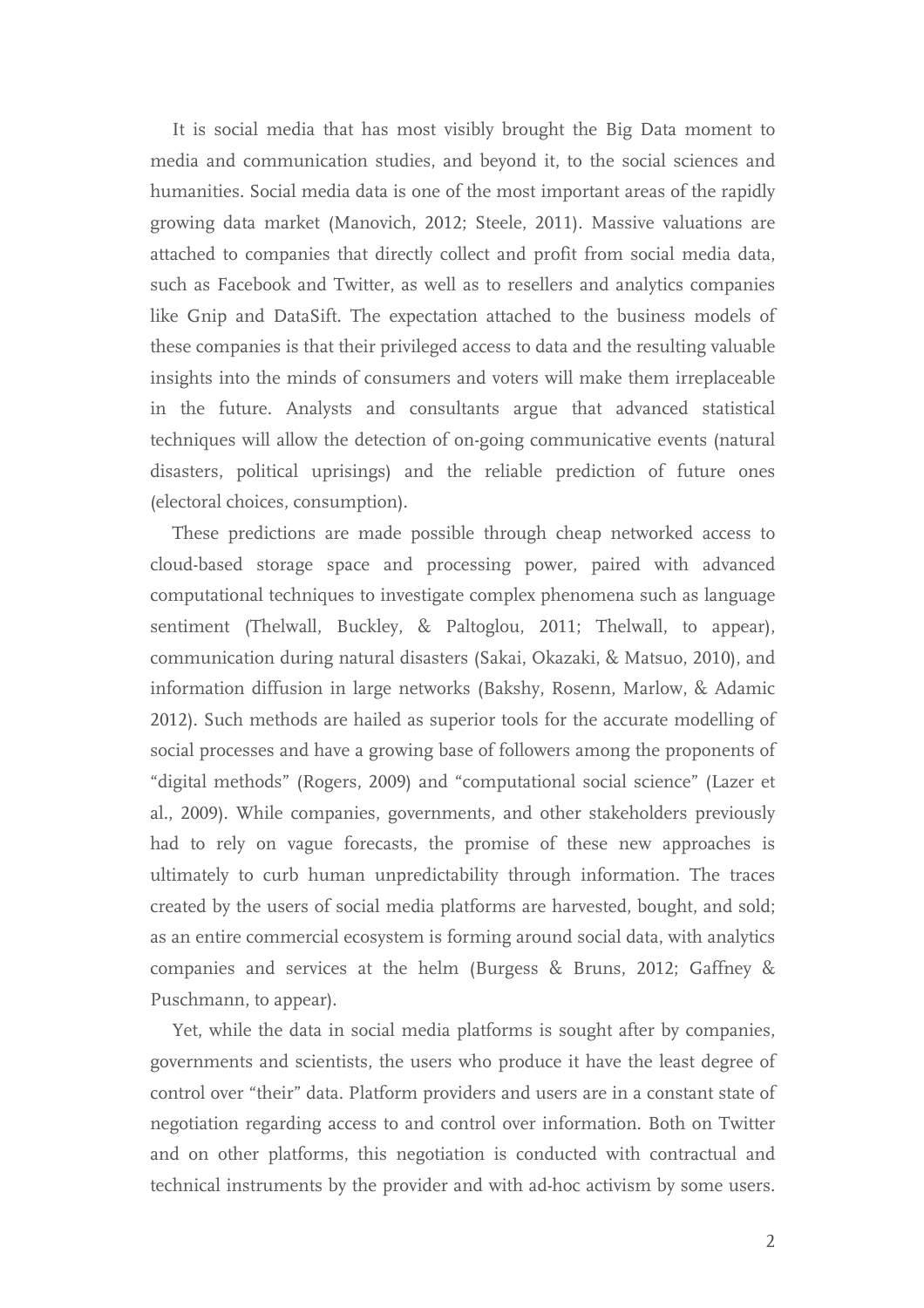The complex relationships among platform providers, end users, and a variety of third parties (e.g., marketers, governments, researchers) further complicates the picture. These nascent conflicts are likely to deepen in the coming years, as the value of data increases while privacy concerns mount and those without access feel increasingly marginalised.

Our paper approaches Twitter through the lens of "platform politics" (Gillespie, 2010), focusing in particular on controversies around user data access, ownership, and control. We characterise different actors in the Twitter ecosystem: private and institutional end users of Twitter, commercial data resellers such as Gnip and DataSift, data scientists, and finally Twitter, Inc. itself; and describe their conflicting interests. We furthermore study Twitter's Terms of Service and application programming interface (API) as material instantiations of regulatory instruments used by the platform provider and argue for a more promotion of data rights and literacy to strengthen the position of end users.

# *2. Twitter and the Politics of Platforms*

The creation of social media data is governed by an intricate set of dynamically shifting and often competing rules and norms. As business models change, the emphasis on different affordances of the platform changes, as do the characteristics of the assumed end user under the aspects of value-creation for the company. Twitter has been subject to such shifts throughout its brief history, as the service adapts to a growing user community with a dynamic set of needs.

In this context, there has been a recent critique of a perceived shift from an 'open' Internet (where open denotes a lack of centralised control and a divergent, rather than convergent, software ecosystem), toward a more 'closed' model with fewer, more powerful corporate players (Zittrain, 2008). Common targets of this critique include Google, Facebook, and Apple, who are accused of monopolising specific services and placing controls on third-party developers who wish to exploit the platforms or contribute applications which are not in accordance with the strategic aims of the platform providers. In Twitter's case, the end of the Web 2.0 era, supposedly transferring power to the user (O'Reilly, 2005), is marked by the company's shift to a more media-centric business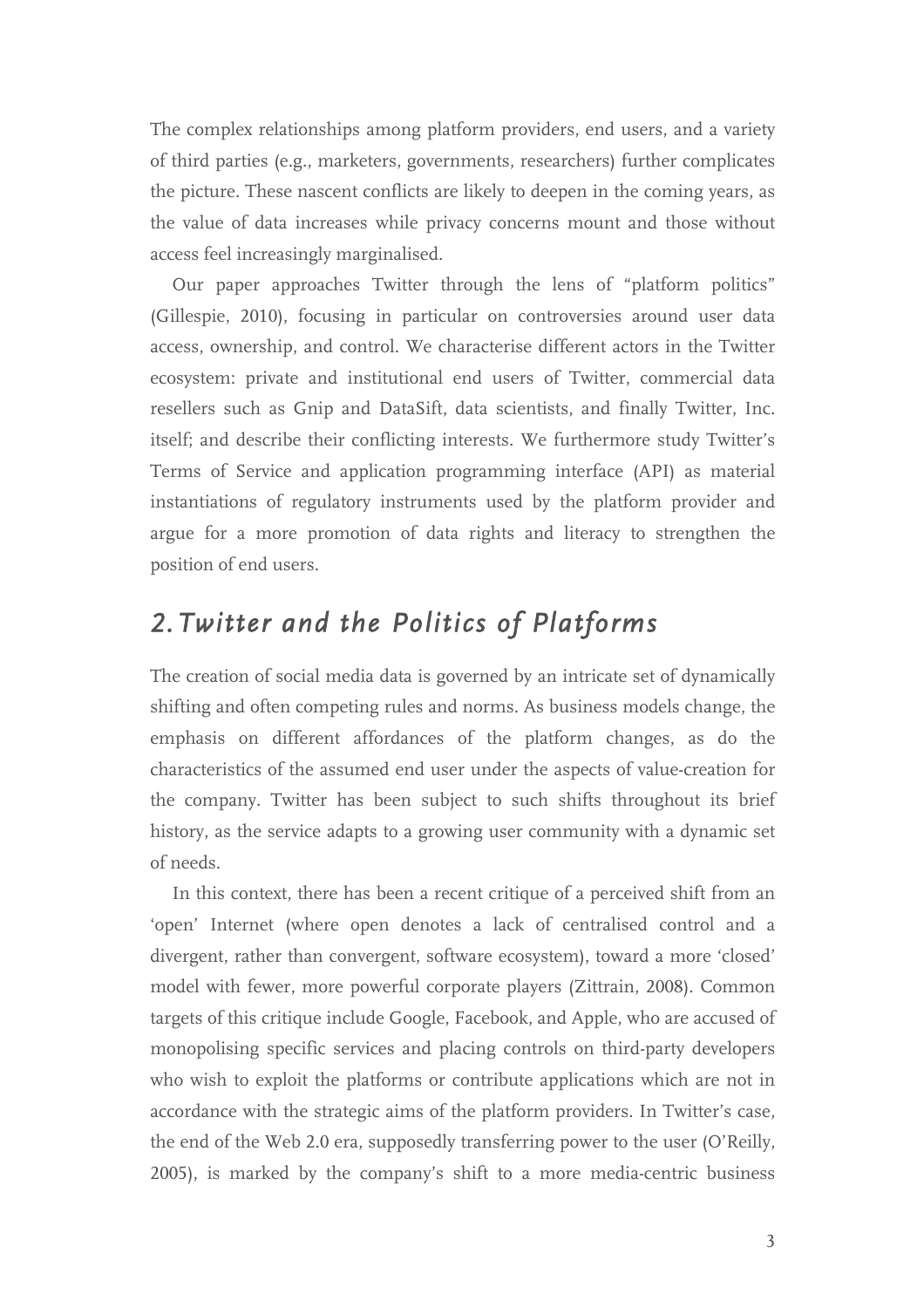model relying firstly on advertising and corporate partnerships and, crucially for this paper, on reselling the data produced collectively by the platform's millions of users (Burgess & Bruns, 2012; van Dijck, 2012). This shift has been realised materially in the architecture of the platform—including not only its user interface, but also the affordances of its API and associated policies, affecting the ability of third-party developers, users, and researchers to exploit or innovate upon the platform.

There have been several recent controversies specifically around Twitter data access and control:

- the increasing contractual limitations placed on content through instruments such as the Developer Display Requirements (Twitter, 2012c), that govern how tweets can be presented in third-party utilities, or the Developer Rules of the Road (Twitter, 2012b), that forbid sharing large volumes of data;
- the requirement for new services built on Twitter to provide benefits beyond the service's core functionality;
- actions against platforms which are perceived by Twitter to be in violation of these rules, e.g. Twitter archiving services such as 140Kit and Twapperkeeper.com, business analytics services such as PeopleBrowsr, and aggregators like IFTTT.com;
- the introduction of the Streaming API as the primary gateway to Twitter data, and increasing limitation placed on the REST API as a reaction to growing volumes of data generated by the service;
- the content licensing arrangements made between Twitter and commercial data providers Gnip and Datasift (charging significant rates for access to tweets and other social media content); and
- the increasing media integration of the service, emphasizing the role of Twitter as "an information utility" (Twitter co-founder Jack Dorsey, quoted in Arthur, 2012).

In the following, we relate these aspects to different actors with a stake in the Twitter ecosystem.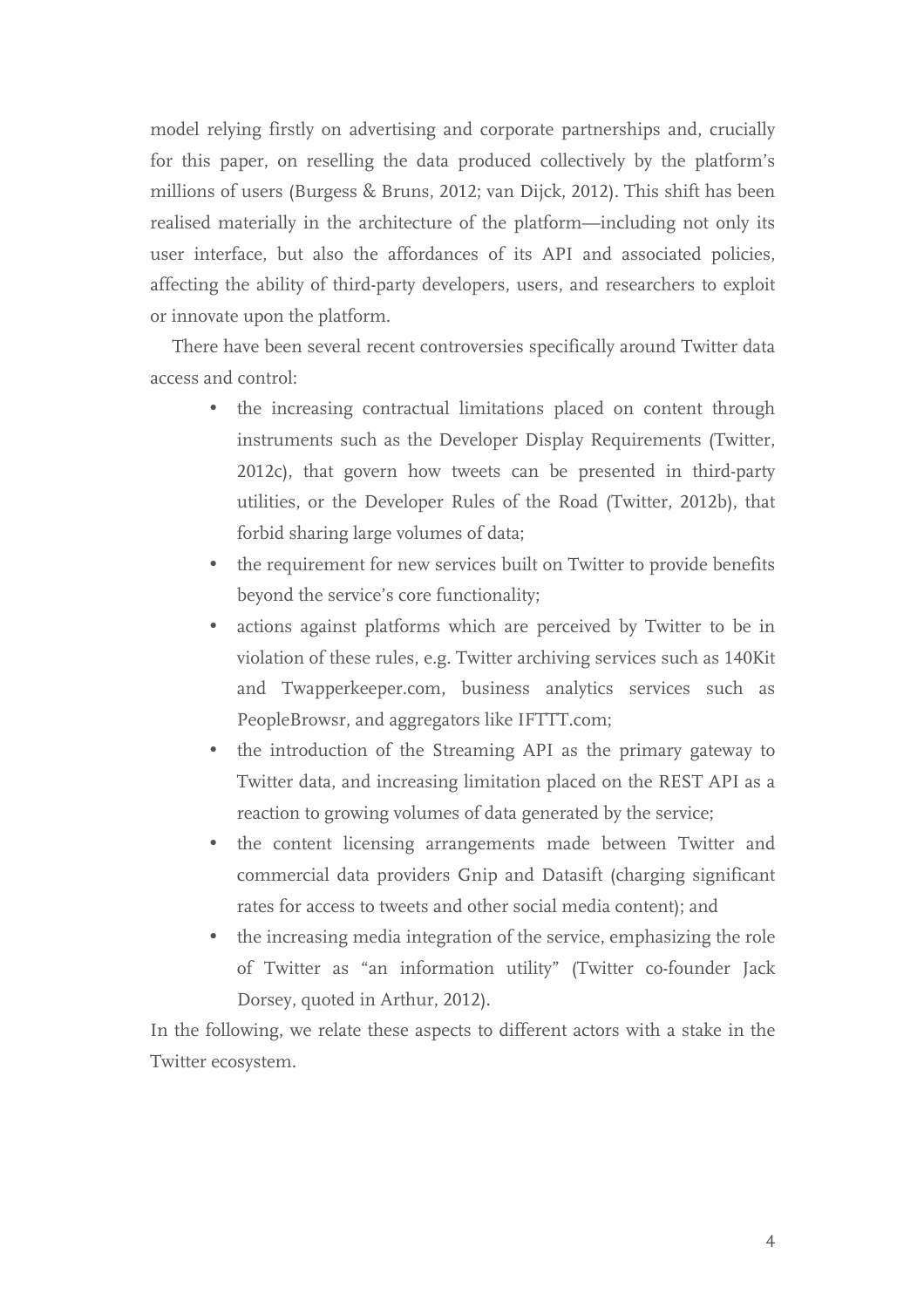# *3. Conflicting Interests in the Twitter Ecosystem*

Lessig (1999) names four factors shaping digital sociotechnical systems: the market, the law, social norms, and architecture (code and data). The regulation of data handling by the service provider through the Terms of Service and the API is of particular interest in this context. As outlined above, Twitter seeks to regulate use of data by third parties through the Terms and the API, assigning secondary roles to the law (which the Terms frequently seek to extend) and social norms (which are inscribed and institutionalised in various ways through both the interface and widespread usage conventions).

### *3.1 Twitter, Inc.*

Platform providers like Twitter, Inc. have a vested interest in the information that flows through their service, and as outlined above, these interests have become more pronounced over time, as the need for a plausible business model has grown more urgent. The users' investment of time and energy is the foundation of the platform's value and therefore growing and improving the service is of vital importance. In the case of Twitter, this strategy is exemplified by the changes made to the main page over the years. Whereas initially Twitter asked playfully, "What are you doing?," this invitation has long since been replaced by a more utilitarian and consumer-oriented exhortation to "Find out what's happening, right now, with the people and organizations you care about," stressing Twitter's relevance as a real-time information hub for business and the mainstream media.

Twitter's business strategy clearly hinges strongly on establishing itself as an irreplaceable real-time information source and on playing a vital part in the corporate media ecosystem of news propagation. Under its current CEO, Dick Costolo, Twitter has moved firmly towards an ad-supported model of "promoted tweets" similar to Google's AdWord model. Exercising tighter control over how users experience and interact with the service than in the service's fledgling days is a vital component of this strategy.

Data is a central interest of Twitter in its role as a platform provider, not solely because it aims to monetise information directly, but because the value of the data determines the value of the company to potential advertisers.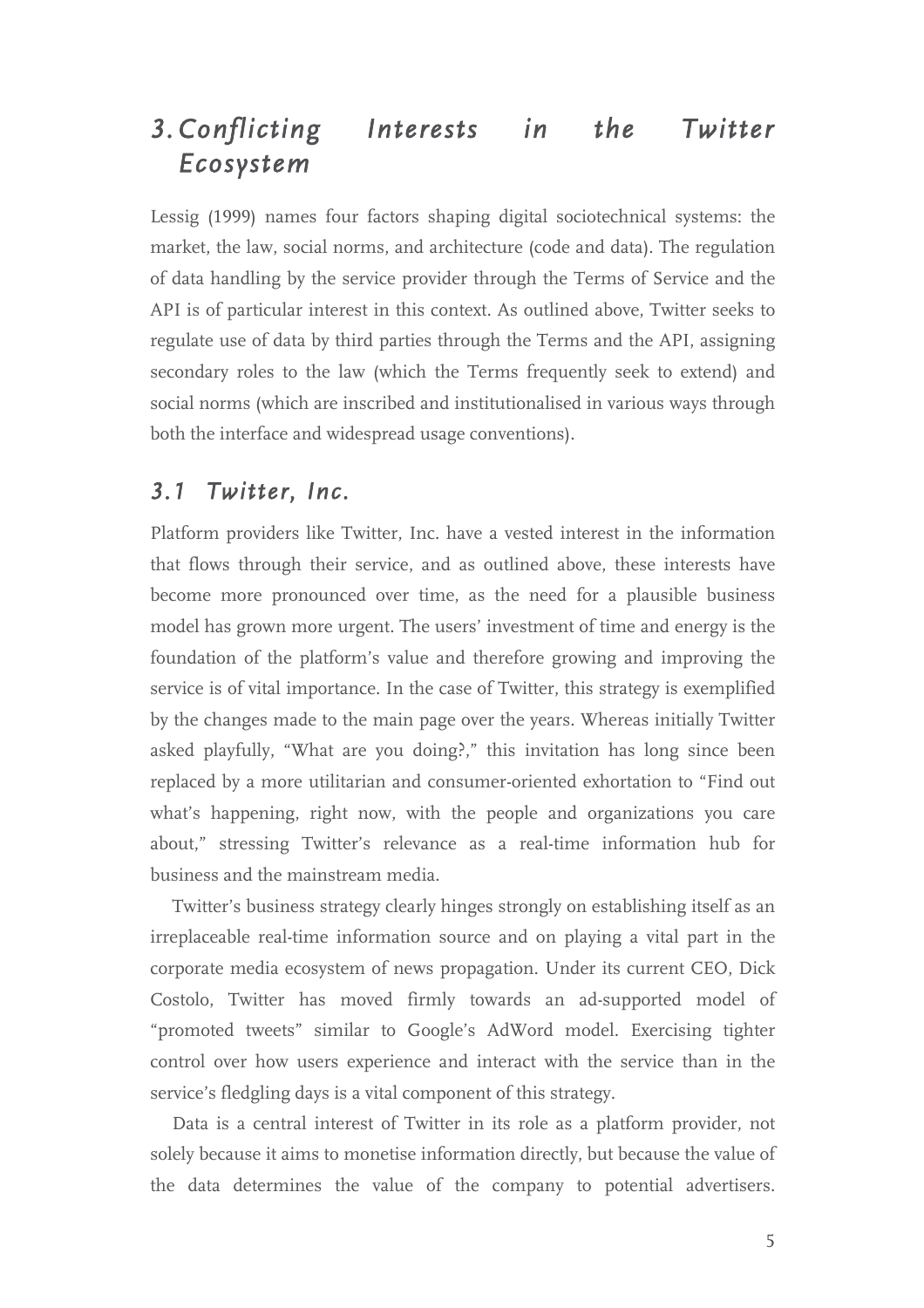Increasing the relevance of Twitter as a news source is crucial, while maintaining a degree of control over the data market that is evolving under the auspices of the company.

### *3.2 End-users*

Twitter's end users are private citizens, celebrities, journalists, businesses, and organisations; in other words, they can be both individuals and collectives, with aims that are strategic, casual, or a dynamic combination of both. What unites these different stakeholders is that they have an interest in being able to use Twitter free of charge and that data is merely a by-product of their activity, but not their reason for using the platform. They do, however, have an interest in controlling their privacy and being able to do the same things with their information that both Twitter and third-party services are able to do. While the Terms spell out certain rights that users have and constraints that they are under, the rights can only be exercised through the API, while the constraints are enforced by legal means (Beurskens, to appear).

End users have diverse reasons for wanting to control their data, including privacy concerns, impression management, fear of repressive governments, the desire to switch from one social media service to another, and curiosity about one's own usage patterns and behaviour. Giving users the ability to exercise these rights not only benefits users, but also platform providers, because it fosters trust in the service. The perception that platform providers are acting against users' interests behind their back can be successfully countered by implementing tools that allow end users greater control of "their" information.

## *3.3 Data traders and analysts*

Both companies re-selling data under license from Twitter and their clients have interests which are markedly different from those of the company and platform end users. While Twitter seeks long-term profits guaranteed by controlled access to the platform and growing relevance, and end users may want to guard their privacy and control their information while being able to use a free service, data traders want access to vast quantities of data that allow them to model and predict user behaviour on an unprecedented scale. Access to unfiltered, real-time information (provided to them in the form of the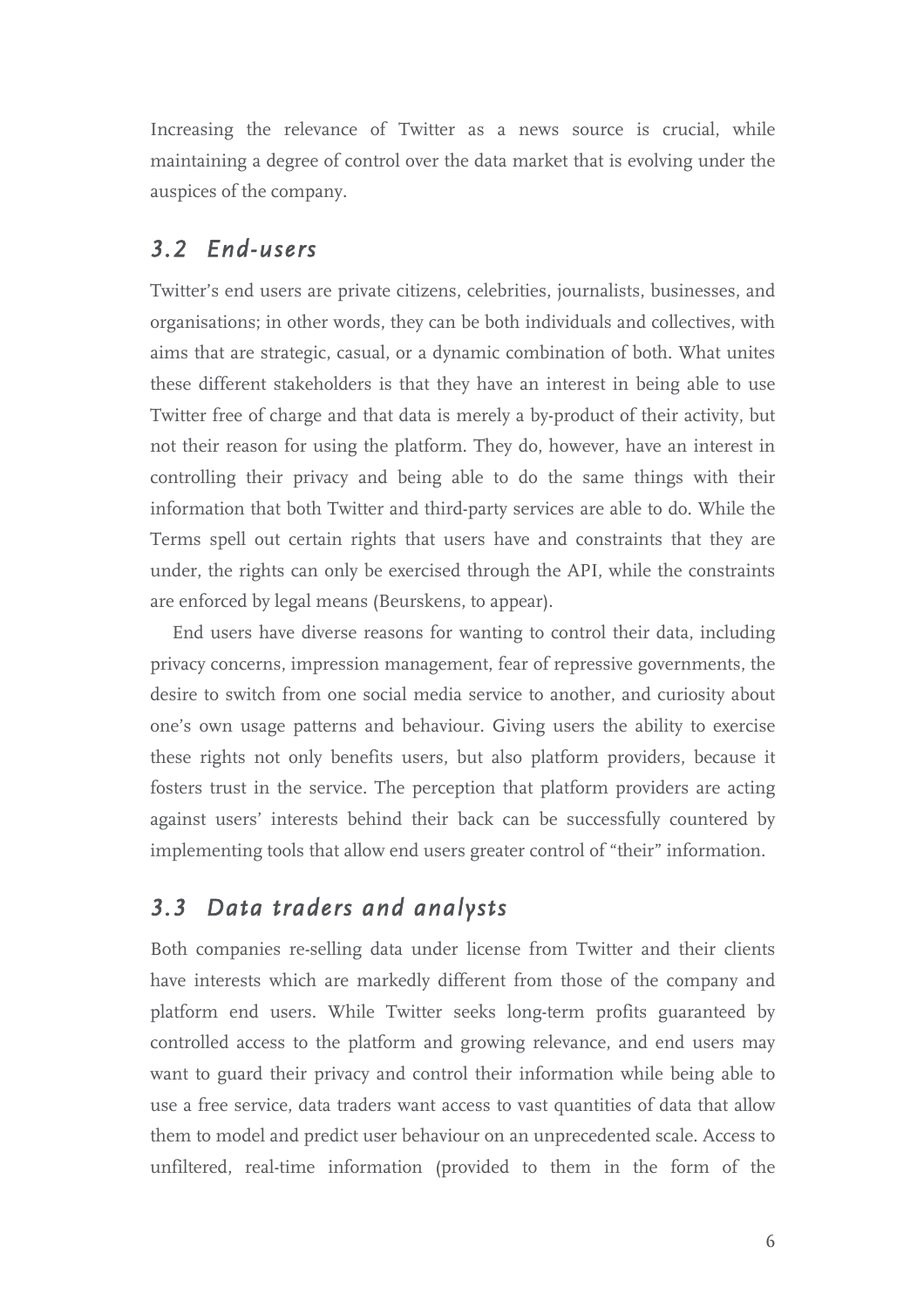Streaming API) is vital, while to their clients the predictive power of the analytics is important. Neither is very concerned with the interests of end users, who are treated similarly to subjects in an experiment of gigantic proportions. Privacy concerns are backgrounded as they would reduce the quality of the analytics, and they are effectively traded for free access to the platform. What is also neglected is the ability to access historical Twitter data, as businesses by and large want to monitor their current performance, with only limited need to peer into the past.

A key aim of data traders is to commodify data and to guard it carefully against infringers operating outside the data market. In an interview, data wholesaler Gnip's CEO Jud Valeskii returns the responsibility back on end users, recommending they educate themselves about the public and commodified status of the data generated by their personal media use:

Read the terms of service for social media services you're using before you complain about privacy policies or how and where your data is being used. Unless you are on a private network, your data is treated as public for all to use, see, sell, or buy. Don't kid yourself. (Valeski, quoted in Steele, 2011, para 27)

Two things stand out in this statement: the claim that data on Twitter is public and the inference that because it is public, it should be treated as "for all to use, see, sell, or buy." The public-private dichotomy applies to Twitter data only in the sense that what is posted there is accessible to anyone accessing the Twitter website or using a third-party client (with the exception of direct messages and protected accounts). But the question of access is legally unrelated to the issue of ownership—rights to data cannot be inferred from technical availability alone, otherwise online content piracy would be legal. In the same interview, Valeski also consistently refers to platform providers such as Twitter as "publishers" and warns of "black data markets."

# *4. Terms of Service and API as Instruments of Regulation*

Since its launch in March 2006, Twitter has steadily added documents that regulate how users can interact with its service. In addition to the Terms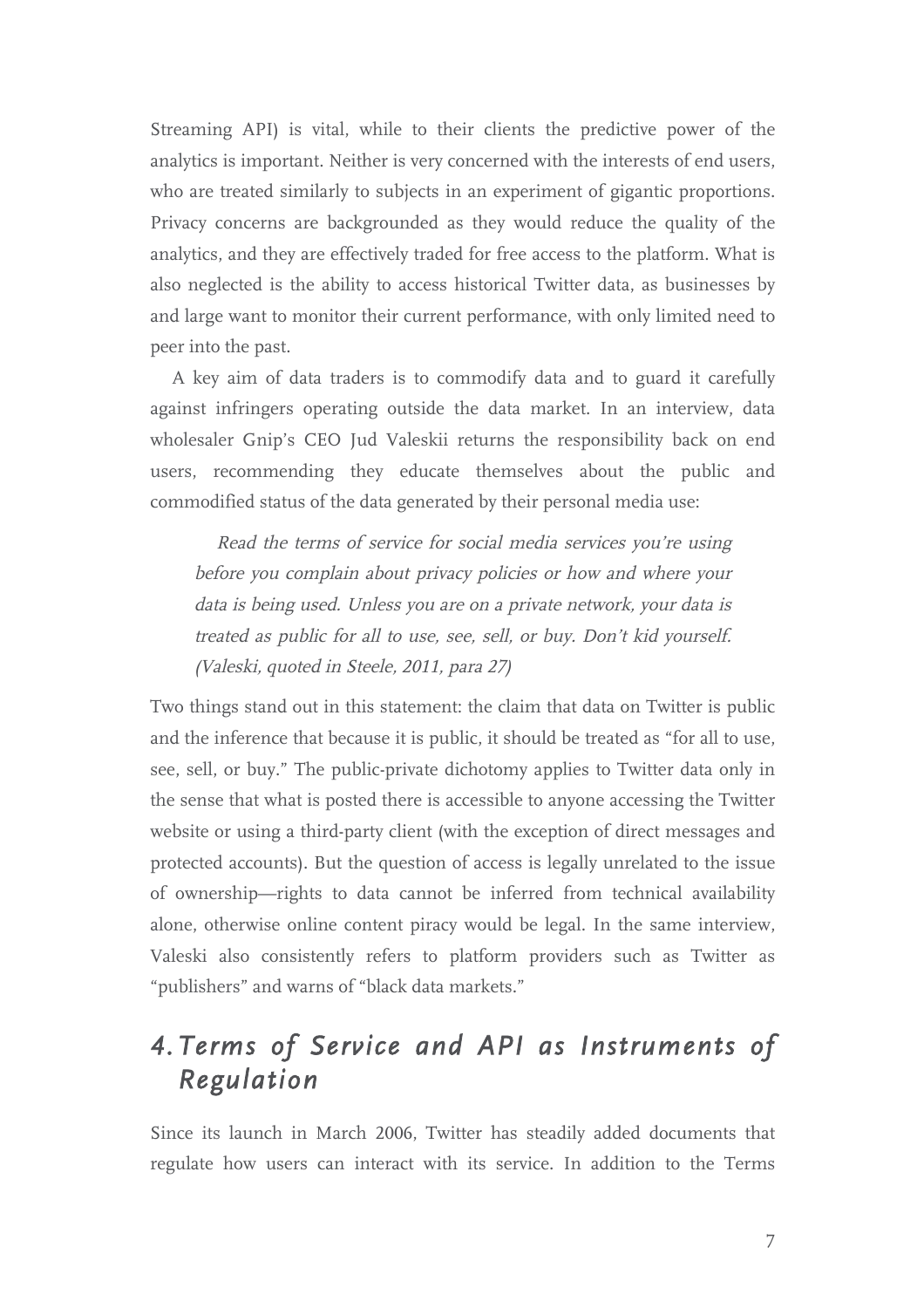(Twitter, 2012a), two items stand out: the Developer Rules of the Road (Twitter, 2012b) and the Developer Display Requirements (Twitter, 2012c), which were added to the canon in September 2012. Twitter's Terms have changed considerably since Version 1, published when the platform was still in its infancy. In relation to data access, they lay out how users can access information, what rights Twitter reserves to the data that users generate, and what restrictions apply. Initially the Terms spell out the users' rights with respect to their data, i.e., each user's own personal content on the platform:

By submitting, posting or displaying Content on or through the Services, you grant us a worldwide, non-exclusive, royalty-free license (with the right to sublicense) to use, copy, reproduce, process, adapt, modify, publish, transmit, display and distribute such Content in any and all media or distribution methods (now known or later developed). (Twitter 2012a, para 5-1)

This permission to use the data is supplemented with the permission to pass it on to sanctioned partners of Twitter:

You agree that this license includes the right for Twitter to make such Content available to other companies, organizations or individuals who partner with Twitter for the syndication, broadcast, distribution or publication of such Content on other media and services, subject to our terms and conditions for such Content use. (ibid, para 5-2)

Third parties are also addressed in the Terms and encouraged to access and use data from Twitter:

We encourage and permit broad re-use of Content. The Twitter API exists to enable this. (ibid, para 8-2)

However, the exact meaning of re-use in this context remains unclear, and reading the other above-mentioned documents, the impression is that data analysis is not the kind of re-use intended by the Terms. Neither is it made explicit whether the content referred to is still the users' own content or all data on the platform (i.e., the data of other users). Furthermore, it seems that it is no longer Twitter's users who are addressed, but third parties, as no referent is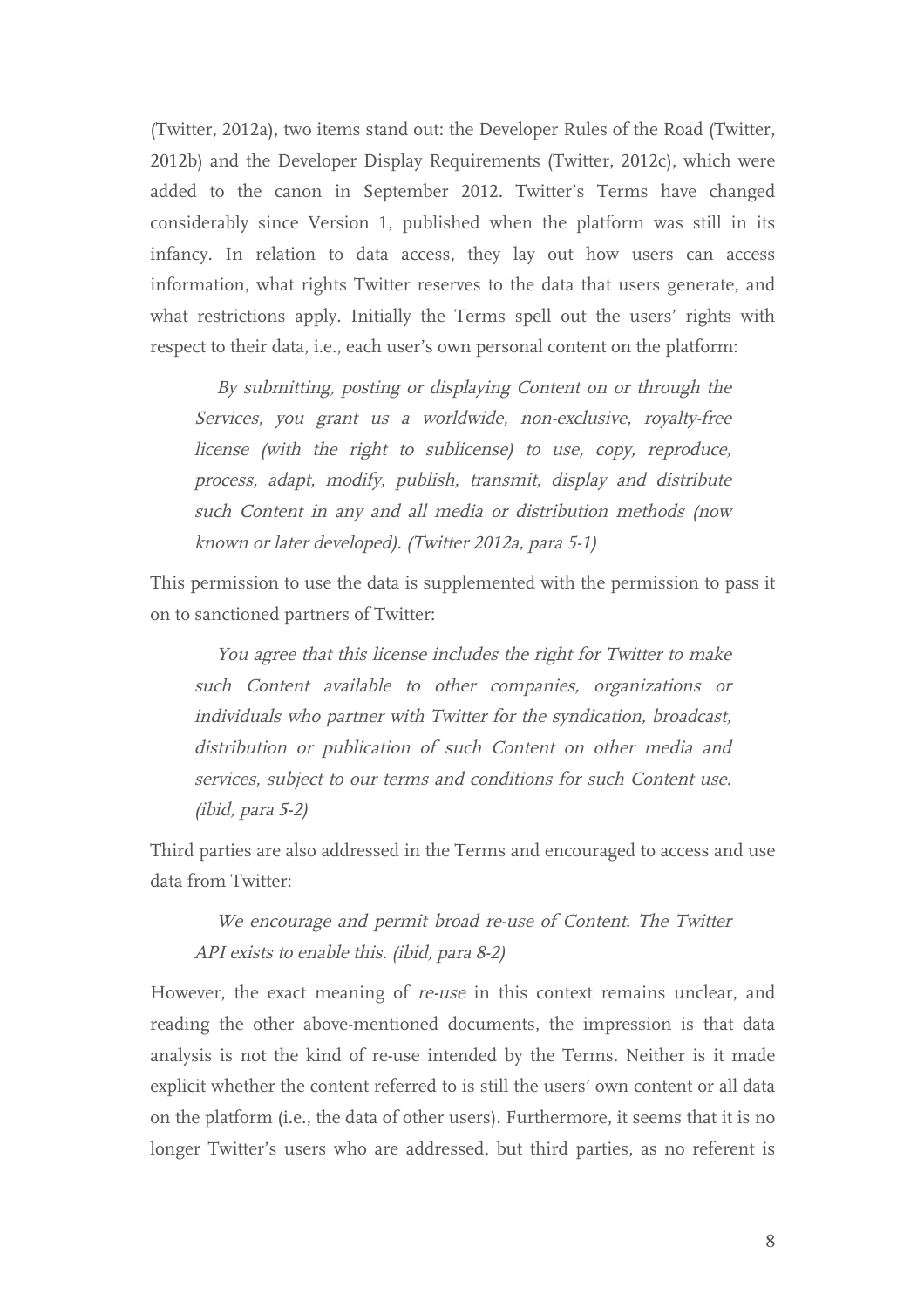given. Reference to the API also suggests that a technologically savvy audience is addressed, rather than any typical user of Twitter.

The claim of encouraging broad re-use is further modified by the Developer Rules of the Road, the second document governing how Twitter handles data:

You will not attempt or encourage others to: sell, rent, lease, sublicense, redistribute, or syndicate access to the Twitter API or Twitter Content to any third party without prior written approval from Twitter. If you provide an API that returns Twitter data, you may only return IDs (including tweet IDs and user IDs). You may export or extract non-programmatic, GUI-driven Twitter Content as a PDF or spreadsheet by using 'save as' or similar functionality. Exporting Twitter Content to a datastore as a service or other cloud based service, however, is not permitted. (Twitter 2012b, para 8)

Here, too, developers, rather then end-users are the implicit audience. Not only is the expression "non-programmatic, GUI-driven Twitter Content" fairly vague, the restrictions with regards to means of exporting and saving the data make the "broad re-use" that Twitter encourages in the Terms difficult to achieve in practice. They also stand in contradiction to the Terms which state:

Except as permitted through the Services (or these Terms), you have to use the Twitter API if you want to reproduce, modify, create derivative works, distribute, sell, transfer, publicly display, publicly perform, transmit, or otherwise use the Content or Services. (Twitter 2012a, para 8-2)

Thus, only by using the API and obtaining written consent from Twitter is it possible to redistribute information to others. This raises two barriers requiring permission and having the technical capabilities needed to interact with the data—that must both be overcome, narrowing the range of actors able to do so to a small elite. In relation to this form of exclusion, boyd and Crawford (2012) speak of data "haves" and "have-nots," noting that only large institutions with the necessary computational resources will be able to compete. Studies such as those by Kwak, Lee, Park, and Moon (2010) and Romero, Meeder, and Kleinberg (2011) are only possible through large-scale institutional or corporate involvement, as both technical and contractual challenges must be met. While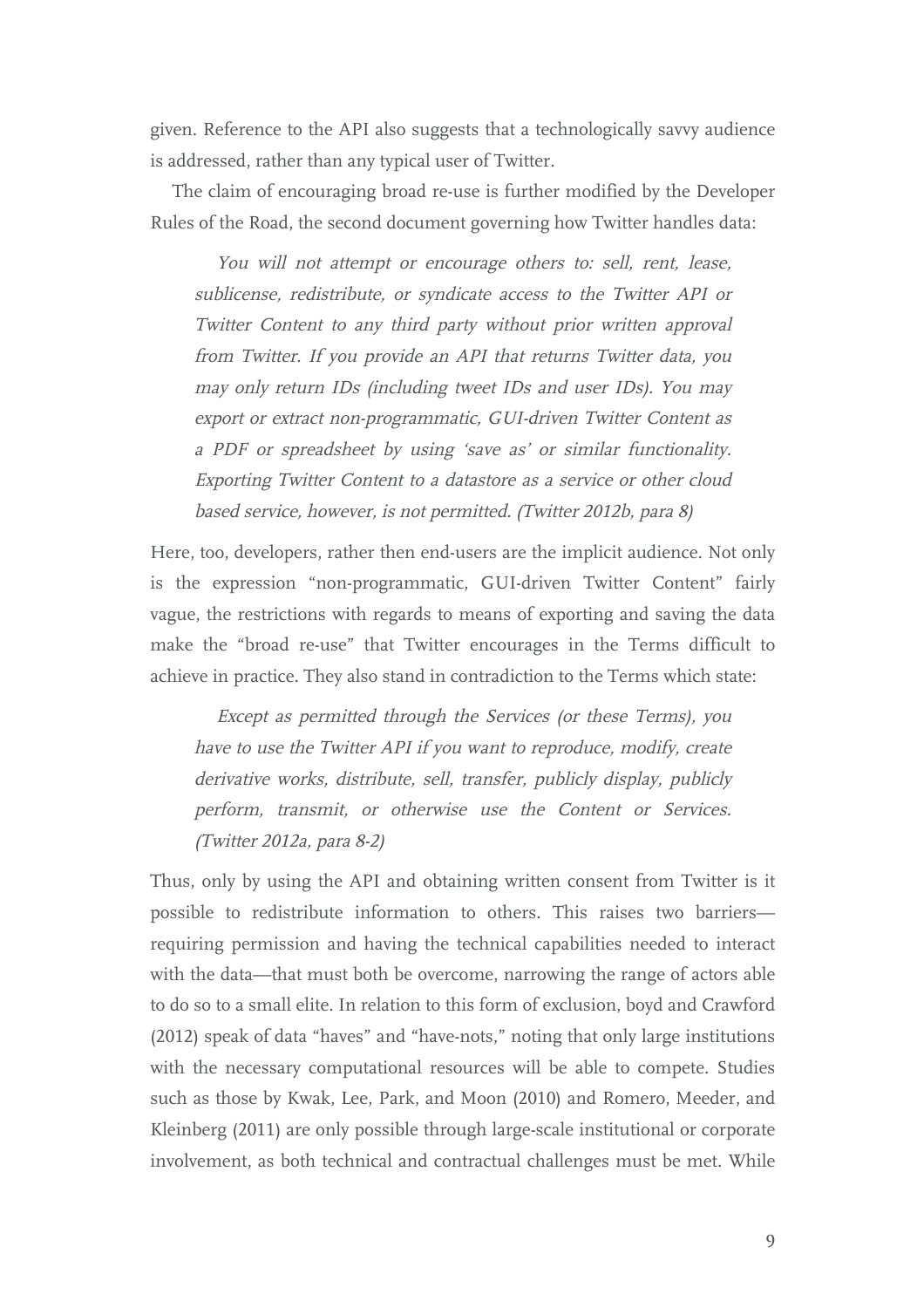vast quantities of data are theoretically available via Twitter, the process of obtaining it is in practice complicated, and requires a sophisticated infrastructure to capture information at scale.

Actions such as the one against PeopleBrowsr, an analytics company that was temporarily cut off from access to the API, support the impression that Twitter is exercising increasingly tight control over the data it delivers through its infrastructure (PeopleBrowsr, 2012). PeopleBrowsr partnered with Twitter for over four years, paying for privileged access to large volumes of data, but as a result of its exclusive partnerships with specific data resellers, Twitter unilaterally terminated the agreement, citing PeopleBrowsr's services as incompatible with its new business model.

## *5. Data Rights and Data Literacy*

Contemporary discussions of end user data rights have focused mainly on technology's disruptive influence on established copyright regimes, and industry's attempts to counter this disruption. Vocal participants in the digital rights movement are primarily concerned with copyright enforcement and Digital Rights Management (DRM), which, so the argument goes, hinder democratic cultural participation by preventing the free use, embellishment, and re-use of cultural resources (Postigo, 2012a, 2012b). The lack of control that most users can exercise over data they have themselves created in platforms such as Twitter seems a in some respects a much more pronounced issue.

Gnip's CEO Jud Valeski frames the "owners" of social media data to be the platform providers, rather than end users, a significant conceptual step forward from Twitter's own characterization, which endows the platform with the licence to reuse information, but frames end users as its owners (in Steele, 2011). Valeski's logic is based on the need to legitimise the data trade—only if data is a commodity, and if it is owned by the platform provider rather than the individual users producing the content, can it be traded. It furthermore privileges the party controlling the platform technology as morally entitled to ownership of the data flowing through it.

Driscoll (2012) notes the ethical uncertainties surrounding the issues of data ownership, access, and control, and points to the promotion of literacy as the only plausible solution: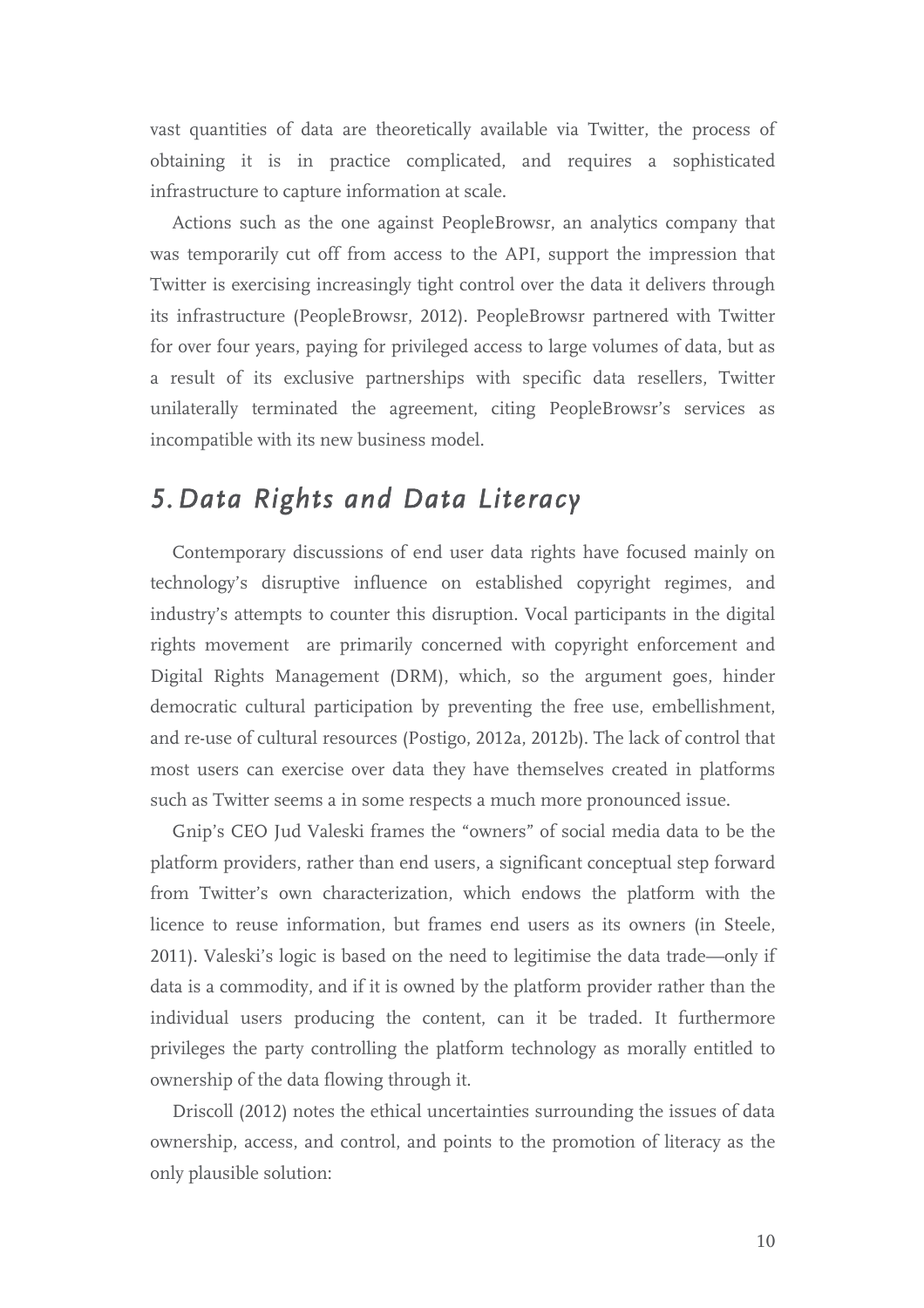Resolving the conflict between users and institutions like Twitter is difficult because the ethical stakes remain unclear. Is Twitter ethically bound to explain its internal algorithms and data structures in a language that its users can understand? Conversely, are users ethically bound to learn to speak the language of algorithms and data structures already at work within Twitter? Although social network sites seem unlikely to reveal the details of their internal mechanics, recent 'code literacy' projects indicate that some otherwise non-technical users are pursuing the core competencies necessary to critically engage with systems like Twitter at the level of algorithm and database. (p. 4)

In the current state, the ability of individual users to effectively interact with "their" Twitter data hinges on their ability to use the API, and on their understanding of its technical constraints. Beyond the technical know-how that is required to interact with the API, issues of scale arise: the Streaming API's approach to broadcasting data as it is posted to Twitter requires a very robust infrastructure as an endpoint for capturing information (see Gaffney & Puschmann, to appear). It follows that only corporate actors and regulators who possess both the intellectual and financial resources to succeed in this race—can afford to participate, and that the emerging data market will be shaped according to their interests. End-users (both private individuals and non-profit institutions) are without a place in it, except in the role of passive producers of data. The situation is likely to stay in flux, as Twitter must at once satisfy the interests of data traders and end-users, especially with regards to privacy regulation. However, as neither the contractual nor the technical regulatory instruments used by Twitter currently work in favour of end users, it is likely that they will continue to be confined to a passive role.

# *6. References*

Arthur, C. (2012). Twitter too busy growing to worry about Google+, says Dorsey. Guardian.co.uk. Retrieved from http://www.guardian.co.uk/technology/2012/jan/23/twitter-dorsey

Backaitis, V. (2012). Data is the New Oil. CMS Wire.

Bakshy, E., Rosenn, I., Marlow, C., & Adamic, L. (2012). The Role of Social Networks in Information Diffusion. Proceedings of the 21st International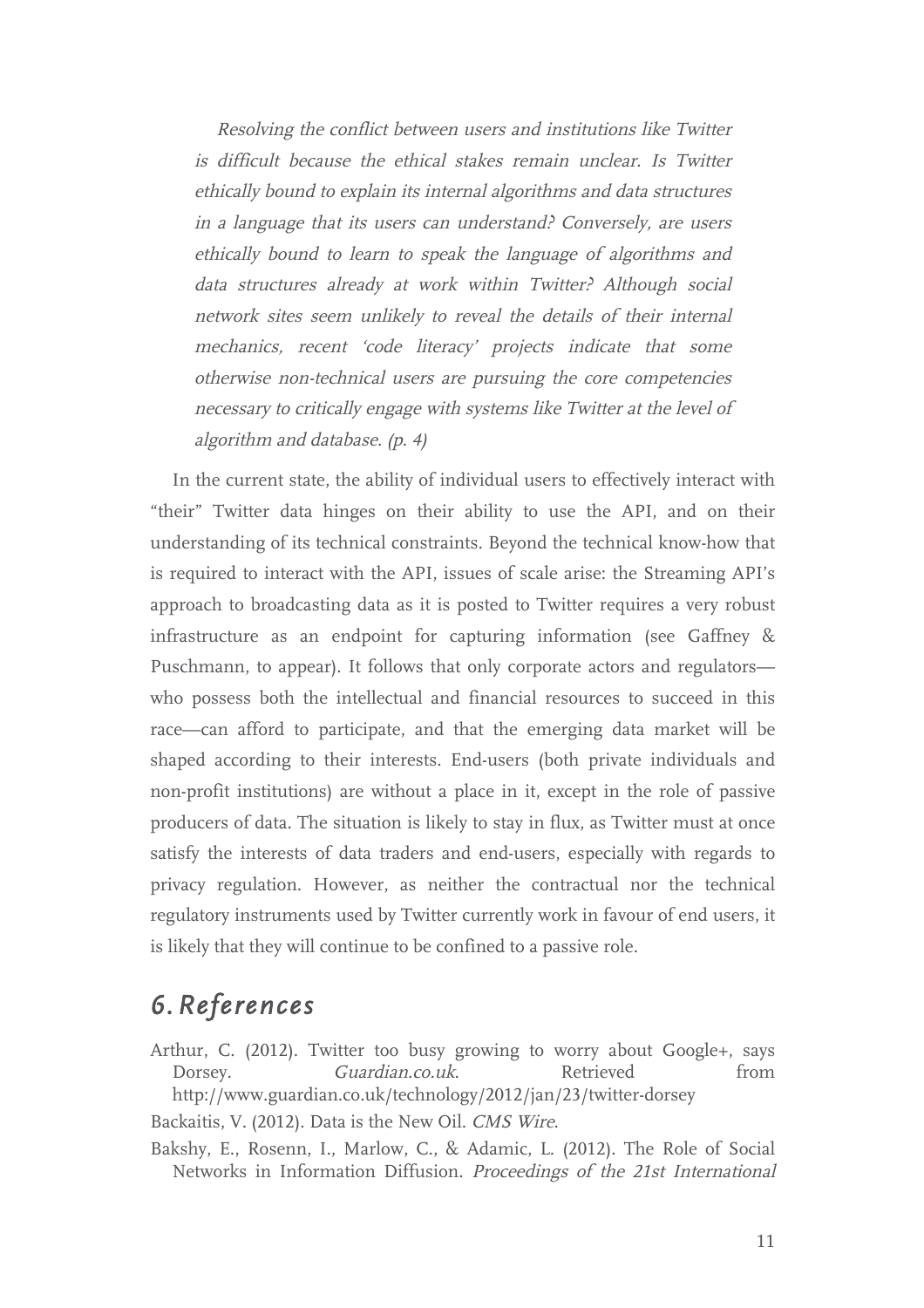Conference on the World Wide Web (WWW '12) (pp. 1–10). New York, New York, USA: ACM Press. doi:10.1145/2187836.2187907

- Beurskens, M. (to appear). Legal questions of Twitter research. In K. Weller, A. Bruns, J. Burgess, M. Mahrt & C. Puschmann (eds.), Twitter and Society. New York, NY: Peter Lang.
- Burgess, J. & Bruns, A. (2012). Twitter archives and the challenges of 'Big Social Data' for media and communication research. M/C Journal, 15(5). Retrieved from http://journal.mediaculture.org.au/index.php/mcjournal/article/viewArticle/561
- boyd, d. & Crawford, K. (2012). Critical questions for Big Data: Provocations for a cultural, technological, and scholarly phenomenon. Information, Communication and Society 15(5), 662-679.
- Driscoll, K. (2012). From punched cards to "Big Data": A social history of database populism. *communication*  $+1$ , 1, Article 4. Retrieved from http://scholarworks.umass.edu/cpo/vol1/iss1/4
- Gaffney, D., & Puschmann, C. (2012). Game or measurement ? Algorithmic transparency and the Klout score. #influence12: Symposium & Workshop on Measuring Influence on Social Media (pp. 1–2). Halifax, Nova Scotia, Canada.
- Gaffney, D., Puschmann, C. (to appear). Data collection on Twitter. In K. Weller, A. Bruns, J. Burgess, M. Mahrt & C. Puschmann (eds.), Twitter and Society. New York, NY: Peter Lang.
- Gillespie, T. (2010). The politics of 'platforms'. New Media & Society, 12(3), 347-364.
- Kwak, H., Lee, C., Park, H., & Moon, S. (2010). What is Twitter , a social network or a news media? Categories and Subject Descriptors. Proceedings of the 19th International Conference on the World Wide Web (WWW '10) (pp. 591–600). Raleigh, NC.
- Lazer, D., Pentland, A., Adamic, L., Aral, S., Barabasi, A.-L., Brewer, D., Christakis, N., et al. (2009). Computational social science. Science, <sup>323</sup>(5915), 721–723. doi:10.1126/science.1167742
- Lessig, L. (1999). Code and other laws of cyberspace. New York, NY: Basic Books.
- Manovich, L. (2012). Trending: The promises and the challenges of Big Social Data. In M. K. Gold (Ed.), Debates in the digital humanities (pp. 460-475). Minneapolis: University of Minnesota Press.
- O'Reilly, T. (2005). What is Web 2.0? Design patterns and business models for the next generation of software. O'Reilly Network. Retrieved from http://www.oreillynet.com/pub/a/oreilly/tim/news/2005/09/30/what-isweb-20.html
- PeopleBrowsr (2012). PeopleBrowsr wins temporary restraining order compelling Twitter to provide firehose access. Retrieved from http://blog.peoplebrowsr.com/2012/11/peoplebrowsr-wins-temporaryrestraining-order-compelling-twitter-to-provide-firehose-access/